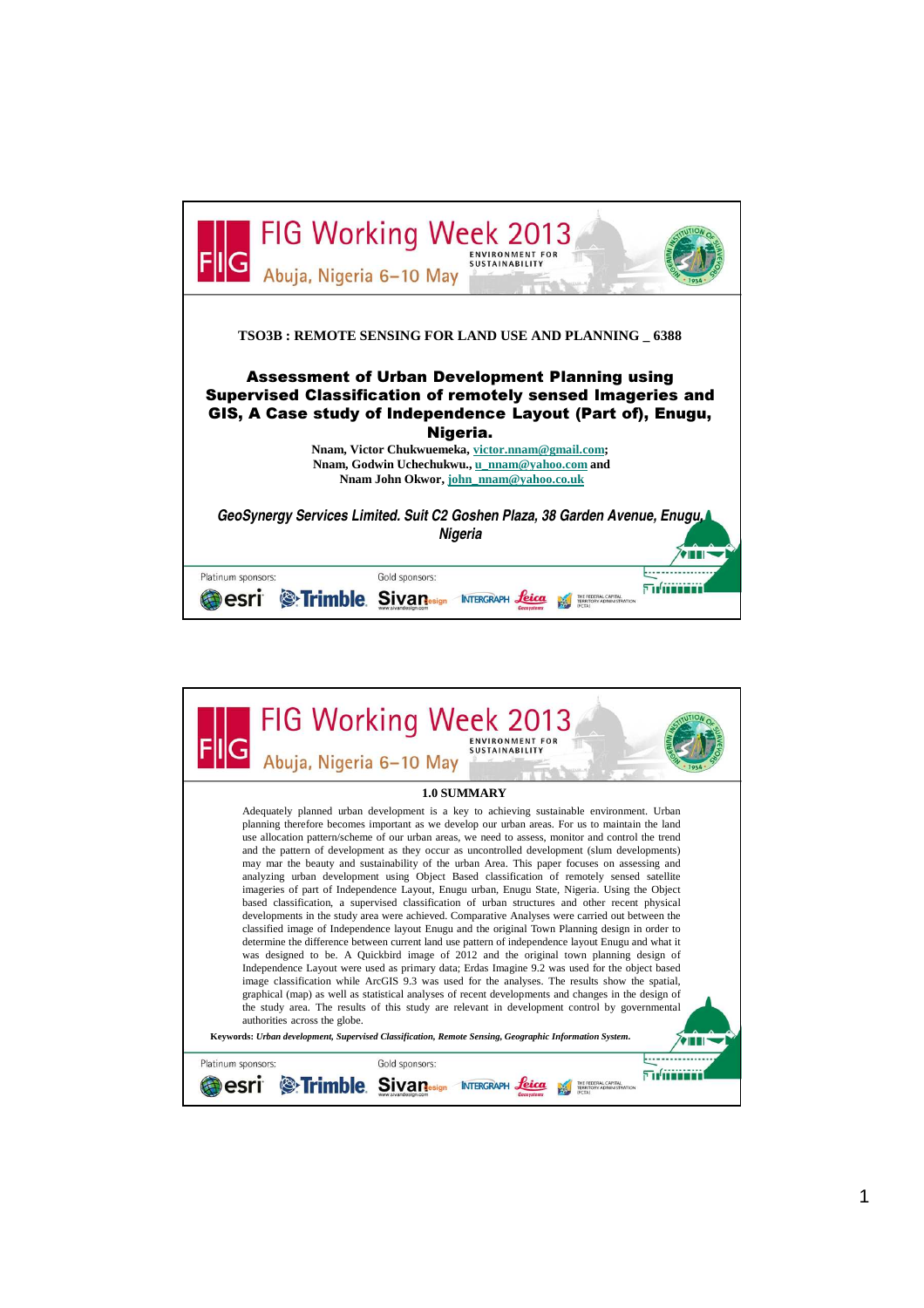

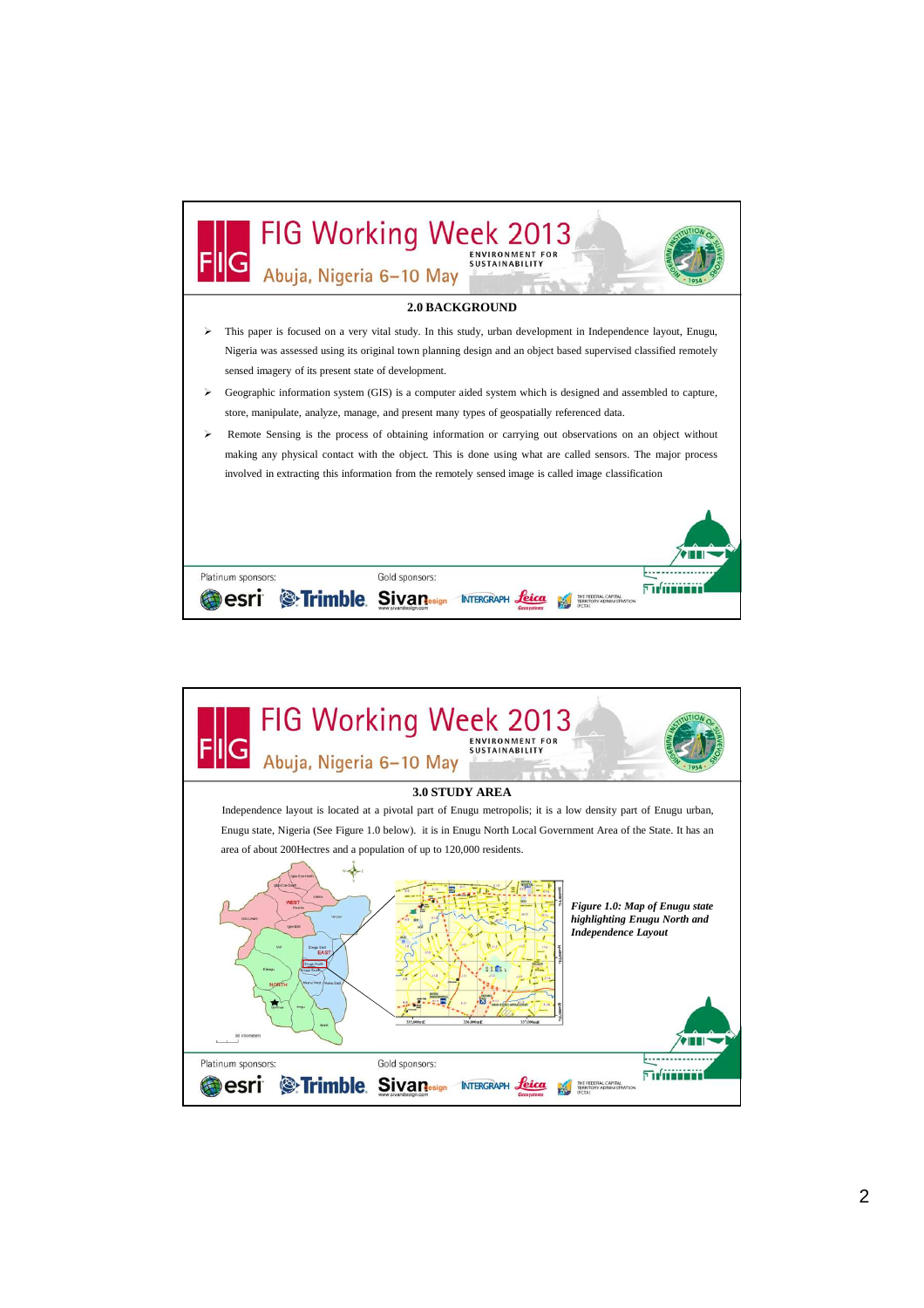| FIG Working Week 2013<br>Abuja, Nigeria 6-10 May<br><b>SUSTAINABILIT</b>                                  |
|-----------------------------------------------------------------------------------------------------------|
| 4.0 DATA                                                                                                  |
| The primary data used in this study were;                                                                 |
| 1. A hard copy of Independence Layout town planning Design.                                               |
| 2. A high resolution Quickbird imagery of 2011 covering the study area.                                   |
| The secondary data includes;                                                                              |
| L<br>The ground coordinates observed for georeferencing as well as those observed during ground truthing. |
| The attributes of the classes and the shapefiles gathered from the field using forms.<br>Π.               |
|                                                                                                           |
|                                                                                                           |
|                                                                                                           |
| Gold sponsors:<br>Platinum sponsors:                                                                      |
| <b>S</b> :Trimble                                                                                         |

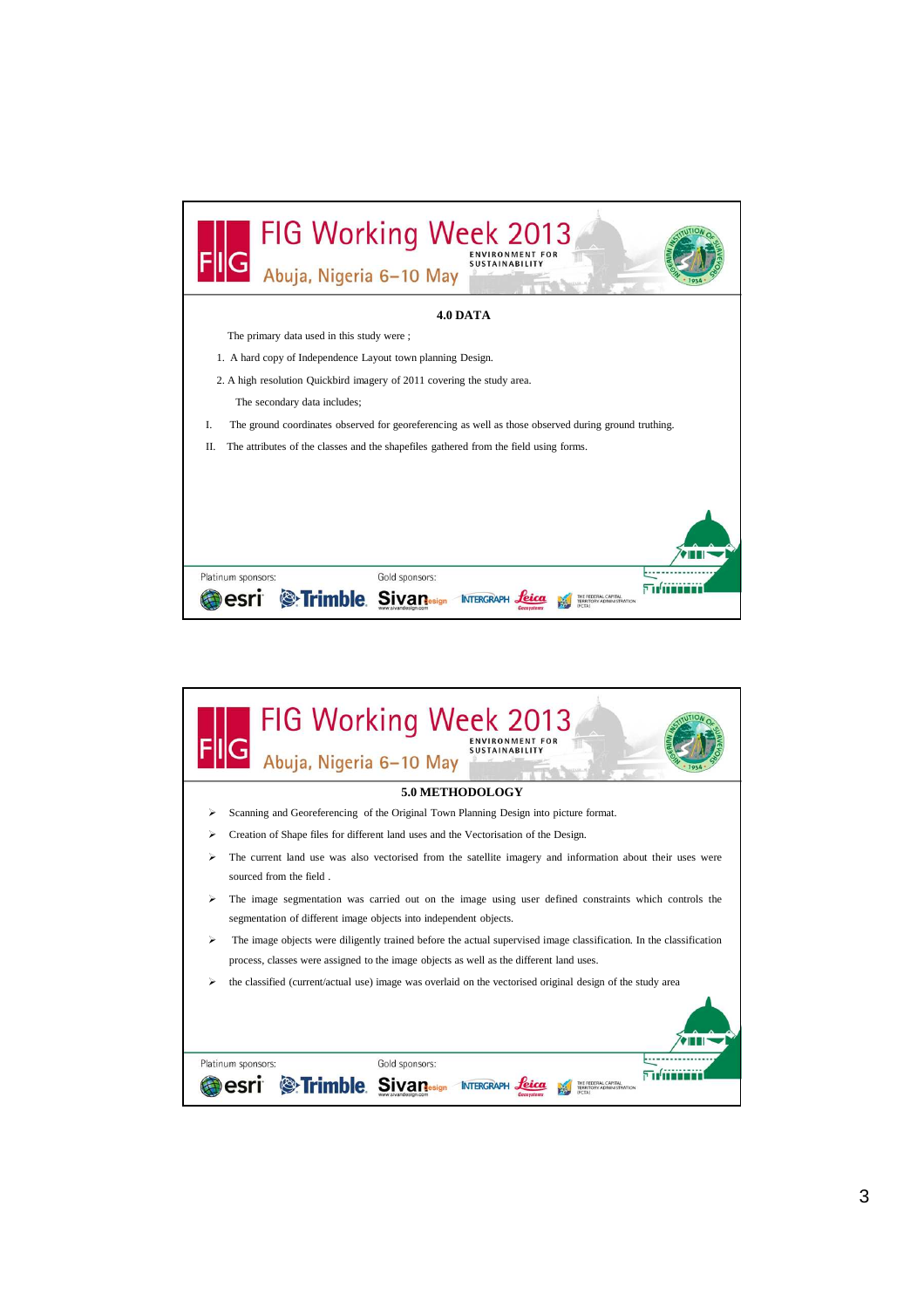

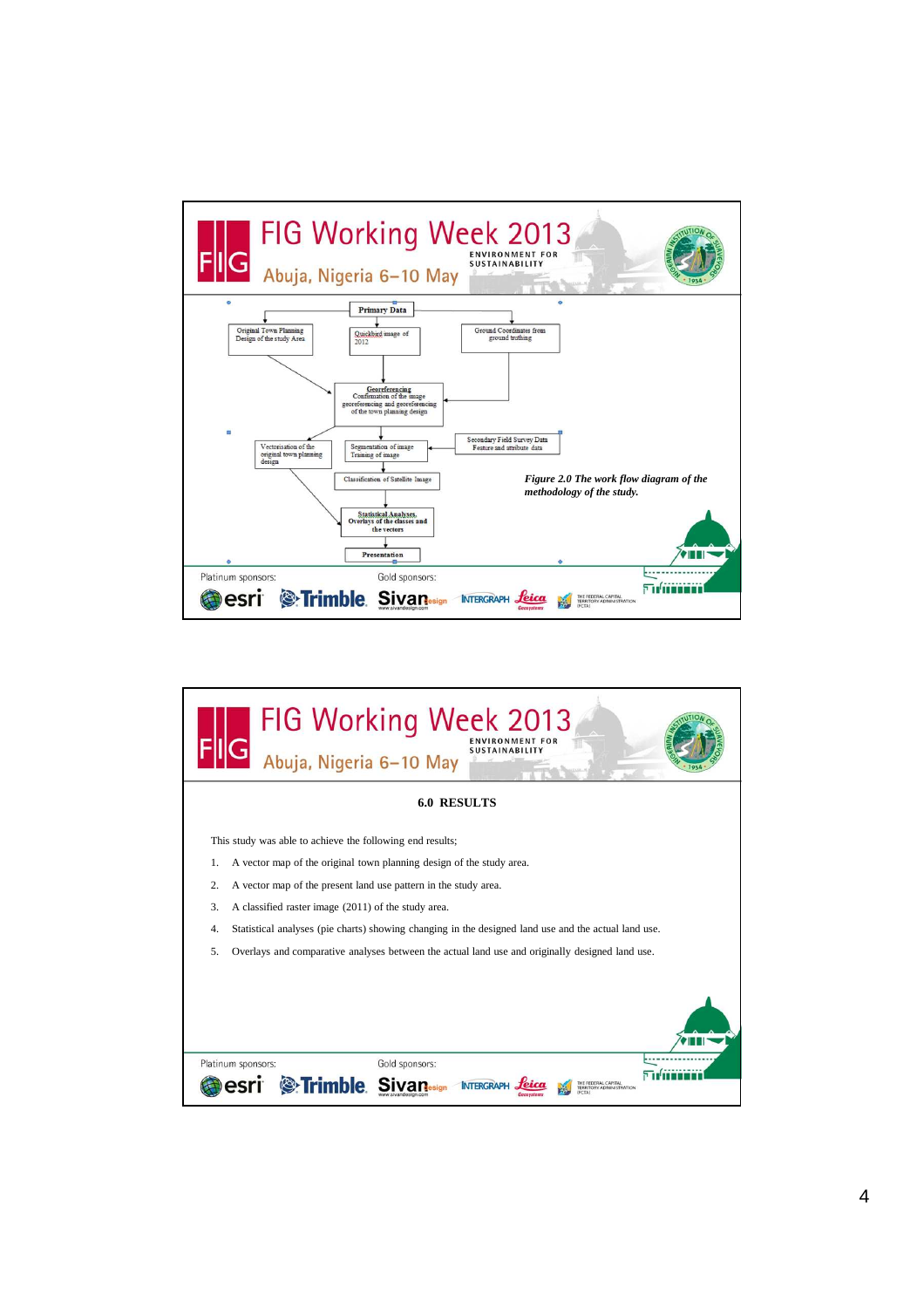

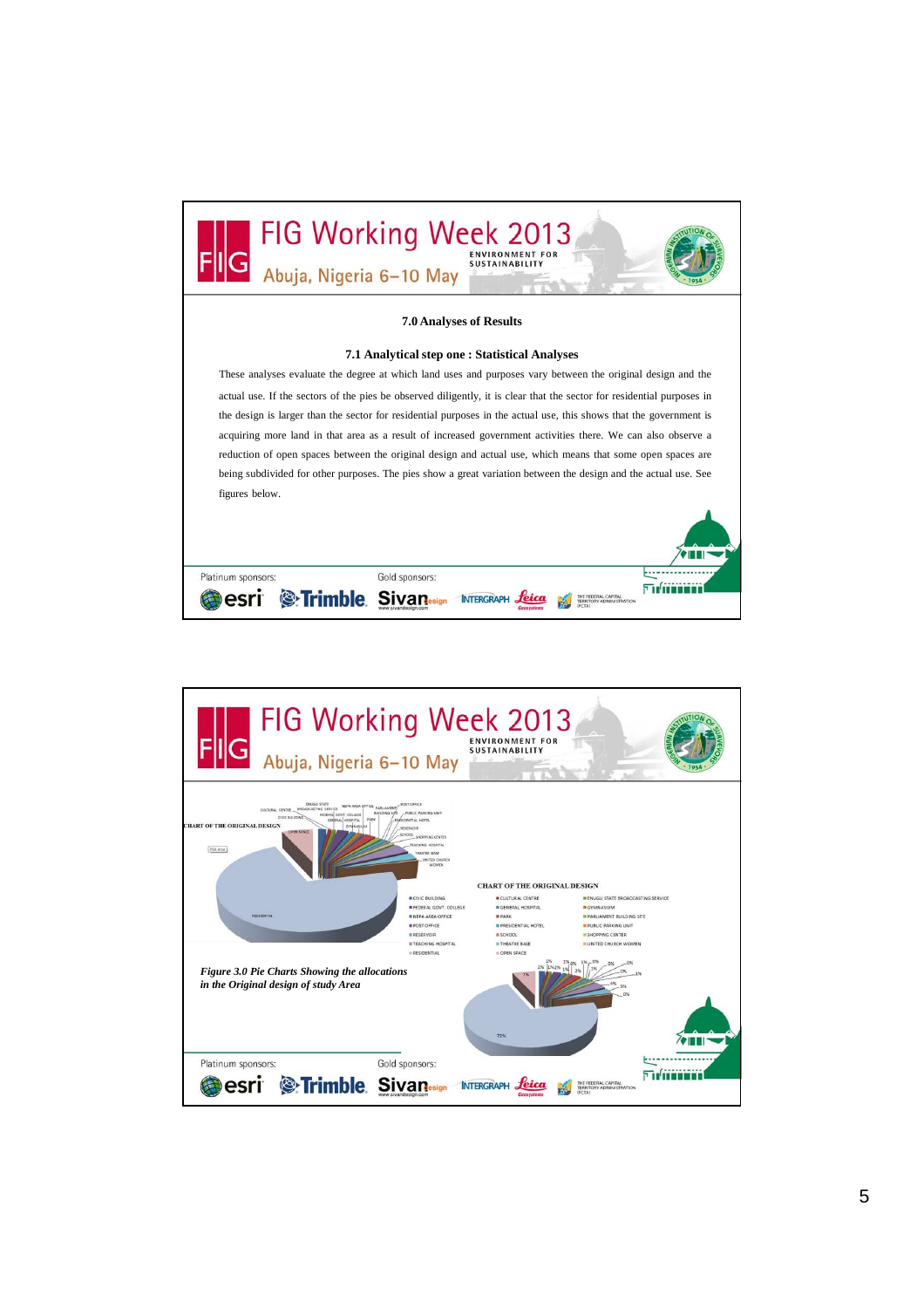

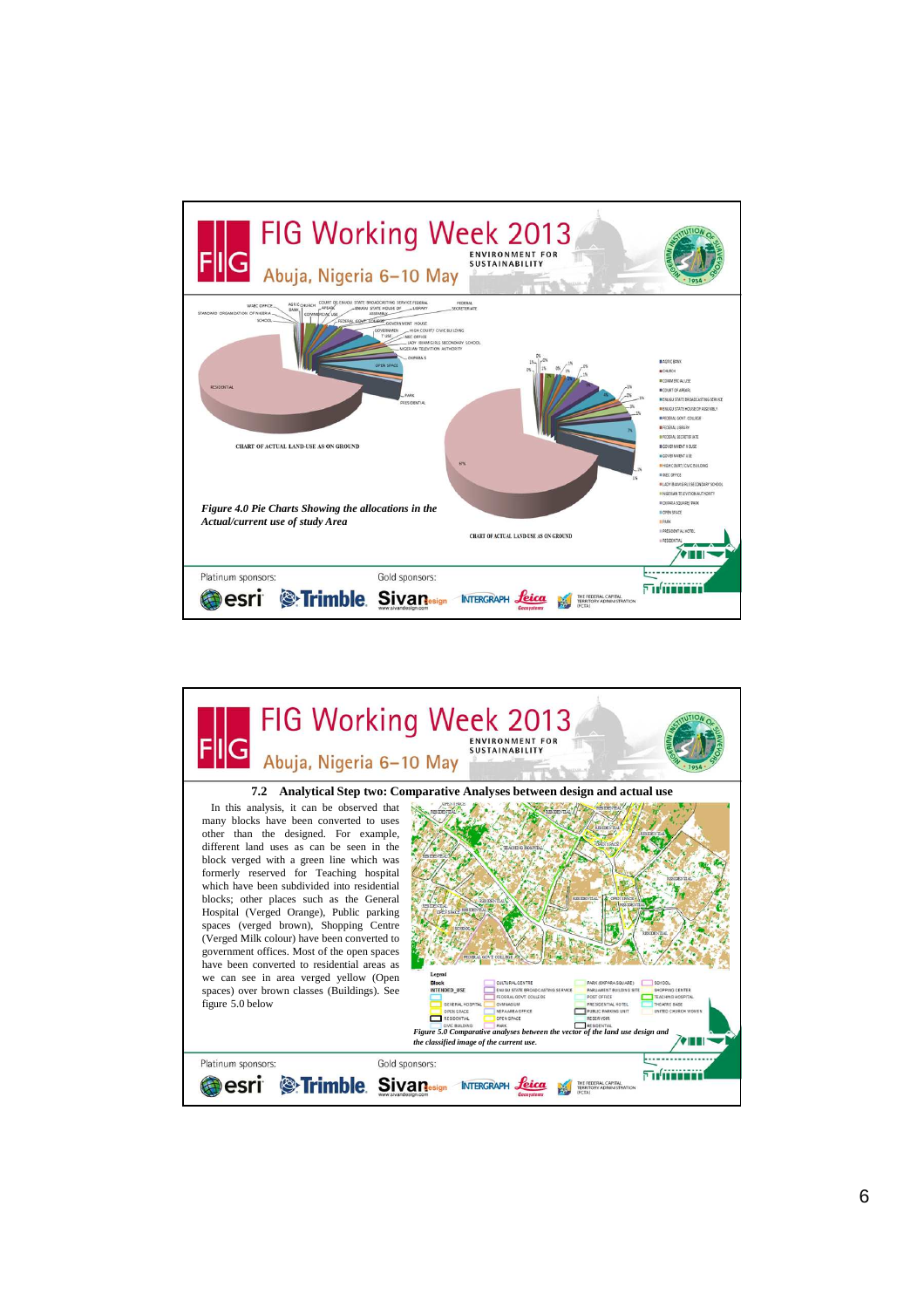